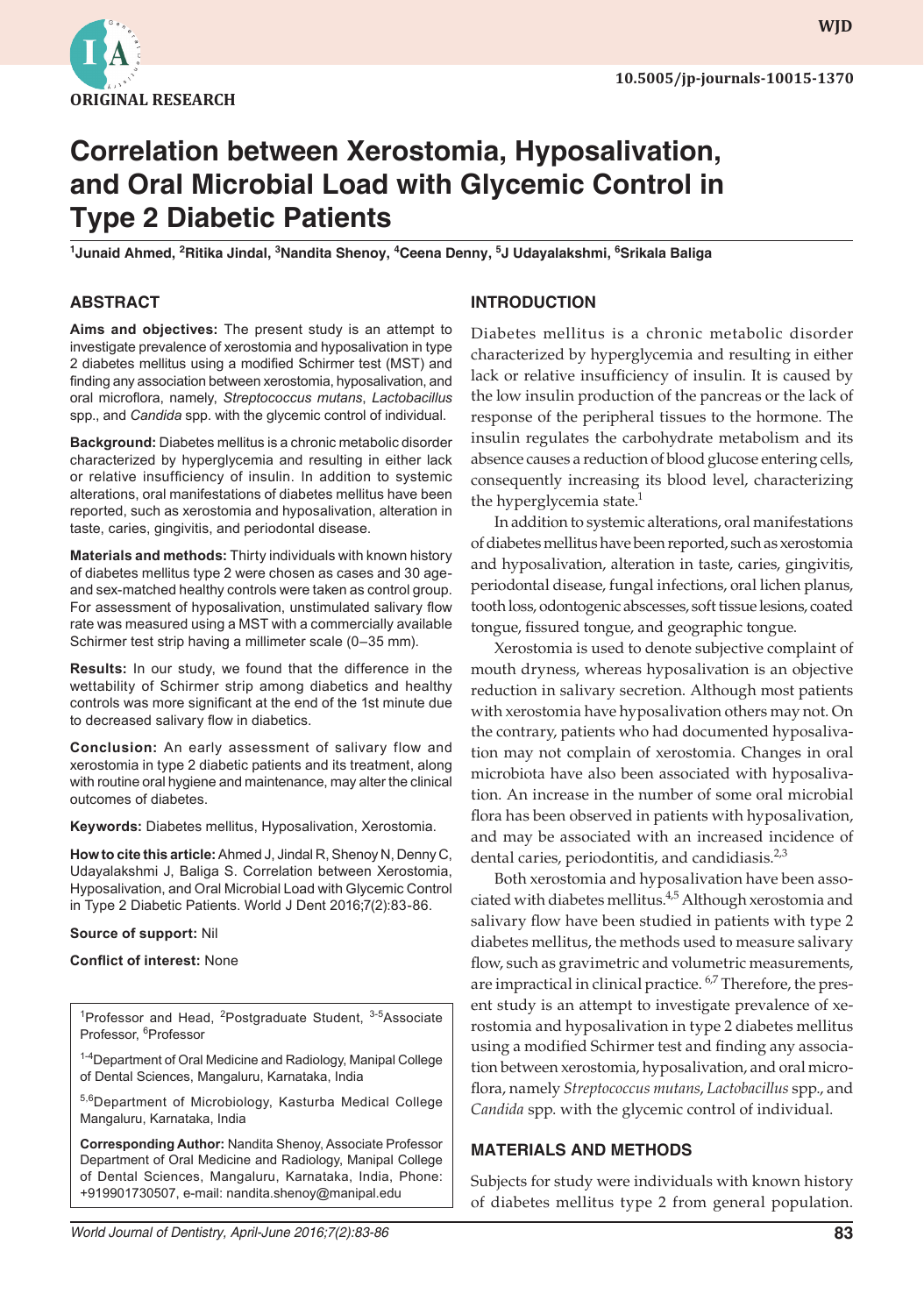30 individuals with known history of diabetes mellitus type 2 were chosen as cases and 30 age- and sex-matched healthy controls were taken as control group. The exclusion criteria considered were:

- History of medication known to affect salivary secretion in past 6 months
- History of undergoing or have undergone radiotherapy or chemotherapy treatment
- History of known salivary gland disorders
- History of condition affecting immunocompromised status (other than diabetes mellitus)
- History of mental disorders or under psychiatric medication
- Individuals with type 1 diabetes mellitus
- Individuals with known history of smoking Xerostomia was assessed by series of questions (modified as given by Fox et al)
- Does your mouth feel dry at night or on awakening?
- Does your mouth feel dry at other times of the day?
- Do you keep a glass of water by your bed?
- Do you sip liquids to aid in swallowing dry foods?
- Does your mouth feel dry when eating a meal?
- Do you have difficulties swallowing any foods?
- Do you chew gum daily to relieve oral dryness?
- Do you use hard candies or mints daily to relieve oral dryness?
- Does the amount of saliva in your mouth seem to be too little?
- Do you feel that your tongue sticks to the palate when you wake up in the morning?

For assessment of hyposalivation, unstimulated salivary flow rate was measured using a modified Schirmer test (MST) with a commercially available Schirmer test strip having a millimeter scale (0–35 mm). All tests were performed from 8 to 12 am according to Fontana et al. After 3 to 5 minutes of rest, patients were asked to swallow the saliva in the mouth prior to test and not

 $12.5$  $10.0$  $7.5$  $5.0$  $2.5$  $0.0$  $0 - 10$  mm  $21 - 30$  mm  $0-10$  mm Group ■ Controls ■ Diabetics

to swallow anymore during the test. The patients were asked to rest the tongue on the hard palate so that the test strip would not touch the tongue during the test. The rounded end of the strip was positioned at the floor of mouth; wettability of strip was noticed at 1 to 3 minutes. Hyposalivation was considered when the strip became wet<25 mm at 3 minutes.

For oral microbial load assessment, 5 ml of patient's saliva was collected in collection tubes for microbiological assessment using conventional colony count method. Different culture medium was used Mitis salivarius bacitracin agar medium for *S. mutans*, Rogosa SL agar for *Lactobacillus*, and sabouraud dextrose agar for *Candida* spp.

## **RESULTS**

In our study, we found that the difference in the wettability of Schirmer strip among diabetics and healthy controls was more significant at the end of 1st minute due to decrease salivary flow in diabetics (Graph 1). Since the millimeter grading available on Schirmer strip was till 35 mm, the exact difference between wettability of Schirmer strip could not be calculated at the end of the 3rd minute (Graph 2) because most of the healthy individuals showed complete wettability of strip at the end of 2nd minute only while diabetics because of decrease salivary flow showed increasing wetting of strip at successive readings (Graph 3). This difference was calculated using chi-square test and we found significant difference in the wettability among diabetics and healthy group with a p-value of 0.03 at end of 1st minute, 0.022 at end of 2nd minute.

Regarding xerostomia scores using questionnaire method, we found no significant difference in the subjective feeling of oral dryness among diabetics and healthy group (Graph 4).

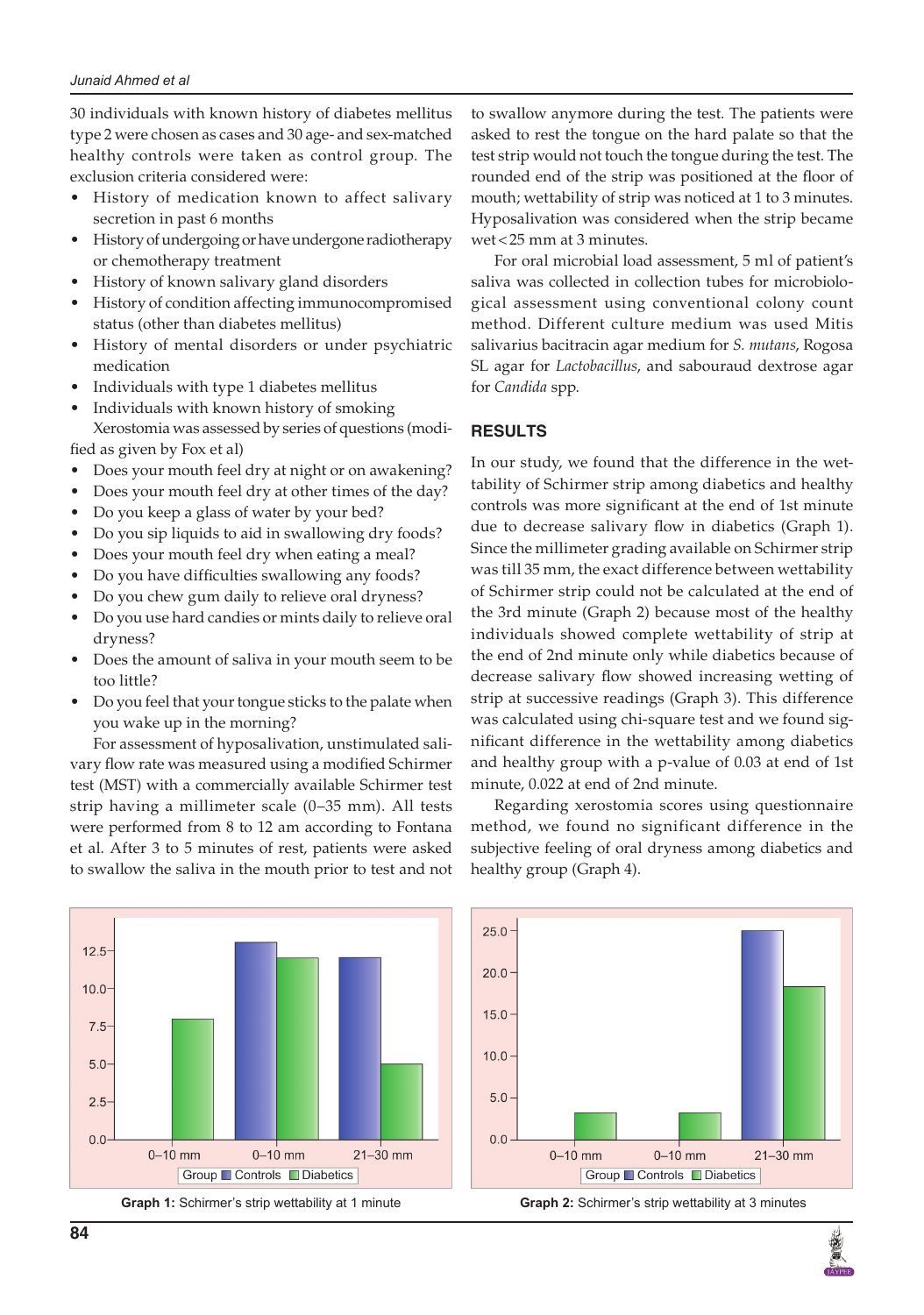







**Graph 5:** *Streptococcus mutans* colonies **Graph 6:** *Lactobacillus* spp.



**Graph 7:** *Candida* spp.

The saliva was collected for microbial assessment. We found significant increase in *Candida* colony count and *Lactobacillus* spp. in diabetic group. It was also found that the individuals who showed less wettability of Schirmer strip and had hyposalivation showed more number of

*World Journal of Dentistry, April-June 2016;7(2):83-86* **85**



**Graph 4:** Xerostomia scores



microbial colonies as compared with individuals who had normal salivary flow (Graphs 5 to 7).

## **DISCUSSION**

Regarding the difference in salivary flow rate as measured with Schirmer test strip, we observed that diabetic individuals had significant decrease salivary flow rate as compared with nondiabetic individuals. We also compared relation of salivary flow rate with glycosylated hemoglobin status. The degree of hyposalivation was inversely related to hemoglobin A1c (HbA1c) level. Individuals with poor glycemic control had significantly lower salivary flow rate. Our study results are similar to Radhika et al (2014), $^8$  who found statistically significant difference in salivary flow rates of unstimulated and stimulated saliva between the diabetics and nondiabetics. Salivary flow rate was least in uncontrolled diabetics, followed by controlled diabetics and then nondiabetics. Bernardi et al  $(2007)^9$  also found the flow rate was lower in the type 2 diabetic patients, regardless of whether they were well or poorly metabolically controlled, compared with healthy individuals ( $p$  < 0.05).